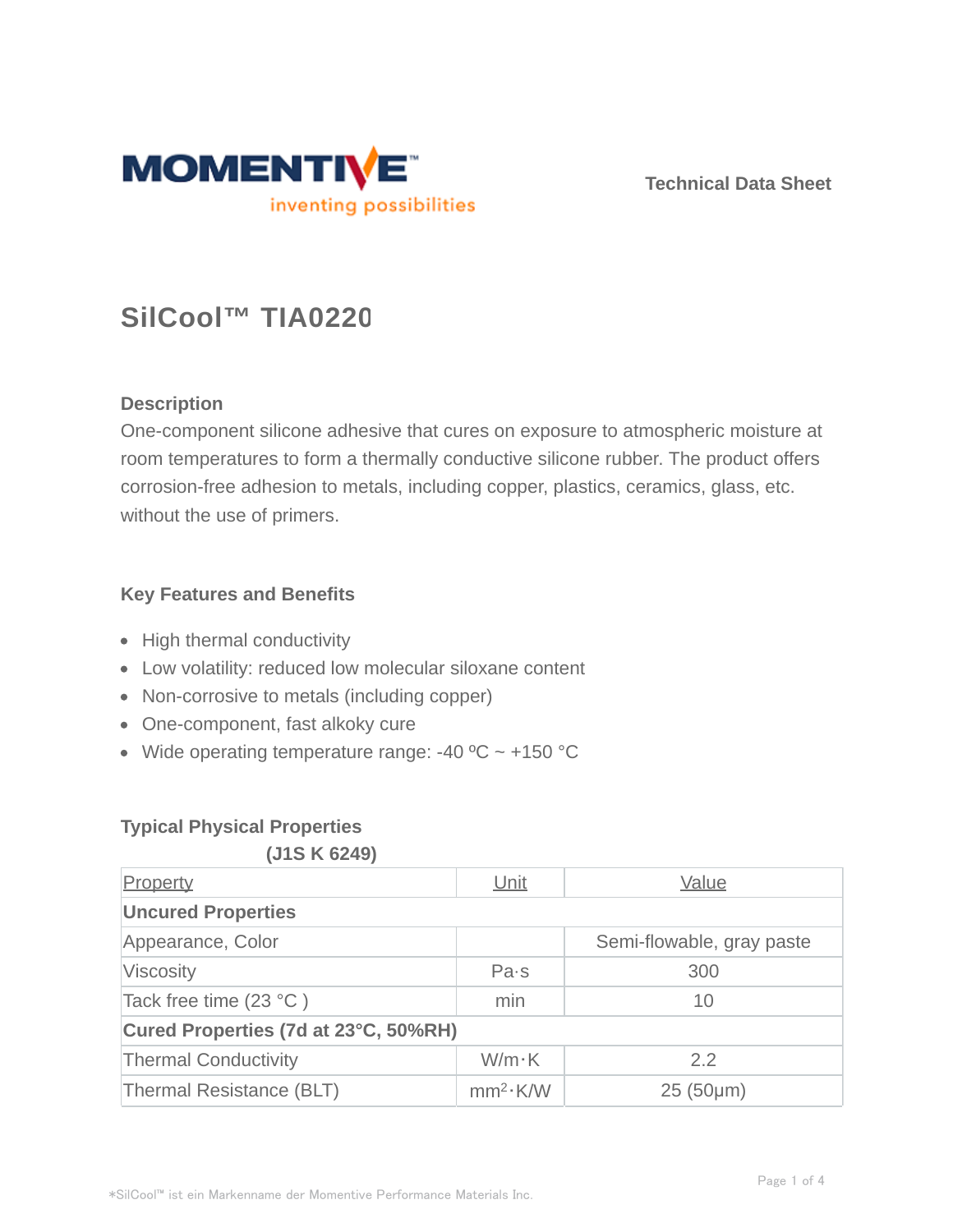| Density                                  | g/m <sup>3</sup>  | 2.87                |  |
|------------------------------------------|-------------------|---------------------|--|
| Hardness (Type A)                        |                   | 88                  |  |
| Tensile Strength                         | <b>MPa</b>        | 5.2                 |  |
| Elongation                               | $\%$              | 40                  |  |
| <b>Adhesive Strength</b>                 | <b>MPa</b>        | 4.2                 |  |
| <b>Volume Resistivity</b>                | $M\Omega \cdot m$ | $1.0 \times 10^{7}$ |  |
| Dielectric strength                      | kV/mm             | 20                  |  |
| Low Volatile Siloxane $(D_{3} - D_{10})$ | $wt\%$            | 0.002               |  |

Typical property data values should not be used as or to develop prodcut specifications.

#### **Thermal Resistance and BLT**



## **General Considerations for Use**

While the typical operating temperature for silicone materials ranges from -45℃ to 200℃, the long-term maintenance of its initial properties is dependent upon design related stress considerations, substrate materials, frequency of thermal cycles, and other factors.

#### **Patent Status**

Nothing contained herein shall be construed to imply the nonexistence of any relevant patents or to constitute the permission, inducement or recommendation to practice any invention covered by any patent, without authority from the owner of the patent.

## **Product Safety, Handling and Storage**

Customers should review the latest Safety Data Sheet (SDS) and label for product safety information, safe handling instructions, personal protective equipment if necessary, emergency service contact information, and any special storage conditions required for safety. Momentive Performance Materials (MPM) maintains an aroundthe-clock emergency service for its products. SDS are available at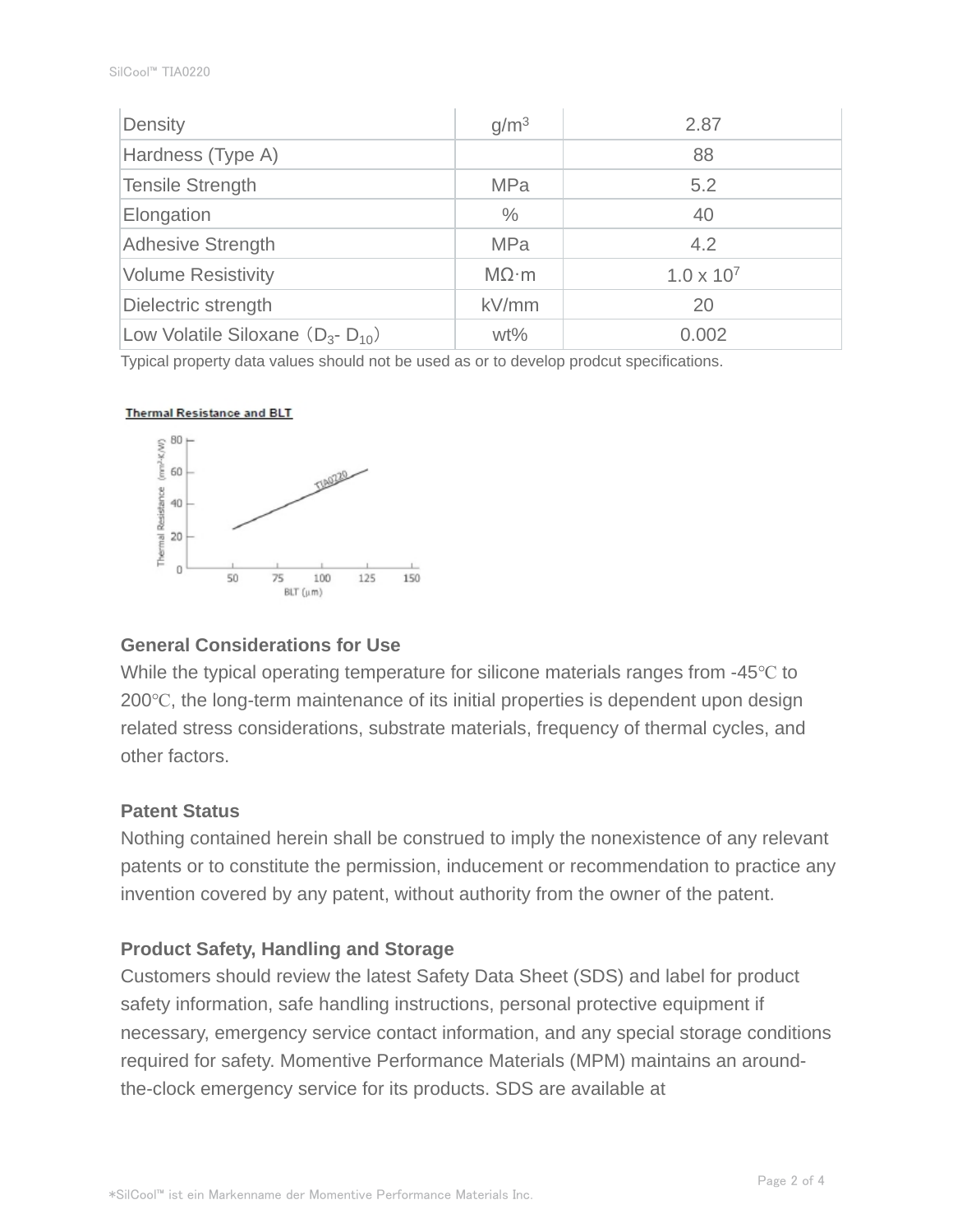www.momentive.com or, upon request, from any MPM representative. For product storage and handling procedures to maintain the product quality within our stated specifications, please review Certificates of Analysis, which are available in the Order Center. Use of other materials in conjunction with MPM products (for example, primers) may require additional precautions. Please review and follow the safety information provided by the manufacturer of such other materials.

#### **Limitations**

Customers must evaluate Momentive Performance Materials products and make their own determination as to fitness of use in their particular applications.

# **Contact Information**

Email commercial.services@momentive.com

#### **Telephone**

| <b>Americas</b> | <b>Latin America</b> | <b>EMEAI- Europe, Middle</b><br>East, Africa & India | <b>ASIA PACIFIC</b> |
|-----------------|----------------------|------------------------------------------------------|---------------------|
| +1 800 295 2392 | <b>Brazil</b>        | <b>Europe</b>                                        | <b>China</b>        |
| Toll free*      | +55 11 4534 9650     | +390510924300                                        | 800 820 0202        |
| +704 805 6946   | <b>Direct Number</b> | Direct number                                        | Toll free           |
| Direct Number   |                      |                                                      | +86 21 3860 4892    |
|                 |                      |                                                      | Direct number       |
| *All American   | <b>Mexico</b>        | <b>India, Middle East &amp;</b>                      | Japan               |
| countries       | +52 55 2169 7670     | <b>Africa</b>                                        | +81 3 5544 3111     |
|                 | <b>Direct Number</b> | + 91 44 71212207                                     | Direct number       |
|                 |                      | Direct number*                                       |                     |
|                 |                      | *All Middle Eastern                                  | <b>Korea</b>        |
|                 |                      | countries, Africa, India,                            | +82 2 6201 4600     |

For literature and technical assistance, visit our website at: www.momentive.com

#### **DISCLAIMER:**